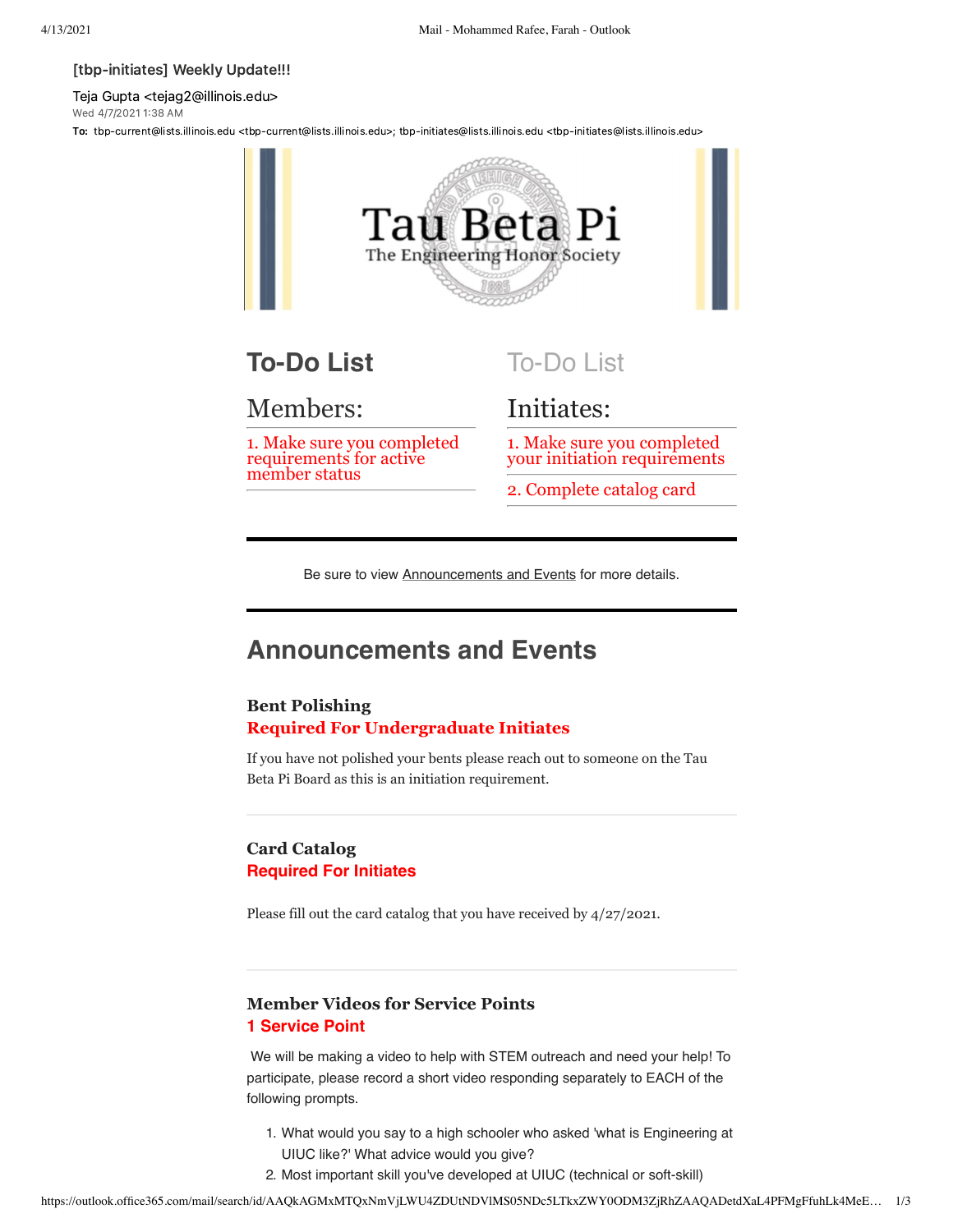4/13/2021 Mail - Mohammed Rafee, Farah - Outlook

3. What is your favorite aspect of Engineering at UIUC? (be as broad or specific as you would like, just make it specific to UIUC!)

The 3 responses should be short, anywhere from 10 seconds to 30 seconds each. You can just have them all in one video.

Please submit your responses here: [https://forms.gle/cwdKmC5Dy7S9GEnHA](https://urldefense.com/v3/__https://forms.gle/cwdKmC5Dy7S9GEnHA__;!!DZ3fjg!rbiNlipDpfpJno_rRQ8cSDENvgXNH__w2ty4cFfV0dVOYxqvyPJ5qbLxtV9PCLMKc642BZ-S768$) Don't worry about editing, we can take care of that!

### **Game Night on 4/15 at 6:30 pm 1 Social Point**

We will be having game night again Thursday of next week. Please come out and meet your fellow initiates and members. Link will be sent out later.

### **Vote For Pi Day pies**

Please vote for your favorite Pi Day pie here. Top 3 contestants win a prize. Link to vote is [here](https://urldefense.com/v3/__https://docs.google.com/forms/d/e/1FAIpQLSd5Hjr_jSOyC203b_mzkBSPvnJoxj8QSzOGnxMHTmzi-MDStw/viewform__;!!DZ3fjg!rbiNlipDpfpJno_rRQ8cSDENvgXNH__w2ty4cFfV0dVOYxqvyPJ5qbLxtV9PCLMKc642QzWeDfs$).

### **Engineering Futures**

#### Professional Points

There are Engineering Future opportunities coming up soon. The schedule is linked [here](https://urldefense.com/v3/__https://www.tbp.org/memb/EF.cfm__;!!DZ3fjg!rbiNlipDpfpJno_rRQ8cSDENvgXNH__w2ty4cFfV0dVOYxqvyPJ5qbLxtV9PCLMKc642k72pVSE$). Points will be added to the point tracking sheet after all events are over.

#### **Point Requirements**

Just a reminder, undergrad initiates need 7 points to initiate while graduate initiates only need 3 points. Your point requirements need to be completed before 4/24.

#### **Tau Beta Pi Chapter Awards**

To apply for our outstanding yearly award apply to the link [here.](https://urldefense.com/v3/__https://docs.google.com/forms/d/e/1FAIpQLSemGSUgdAIKawy8y-fWMuxw1KRqDYSjVqHpXrEQFW5VrDzlCg/viewform__;!!DZ3fjg!rbiNlipDpfpJno_rRQ8cSDENvgXNH__w2ty4cFfV0dVOYxqvyPJ5qbLxtV9PCLMKc642qcK8MFc$) To apply for our outstanding initiate/member awards apply [here.](https://urldefense.com/v3/__https://docs.google.com/forms/d/e/1FAIpQLSfNtf3OsQjUiPRCKGF_Iq3Lysk5GKlEW3HUBpTKyEci9RhICQ/viewform__;!!DZ3fjg!rbiNlipDpfpJno_rRQ8cSDENvgXNH__w2ty4cFfV0dVOYxqvyPJ5qbLxtV9PCLMKc642SupDVUU$) Forms are due by 4/19.

**Please join our Facebook page if you aren't already a member!**